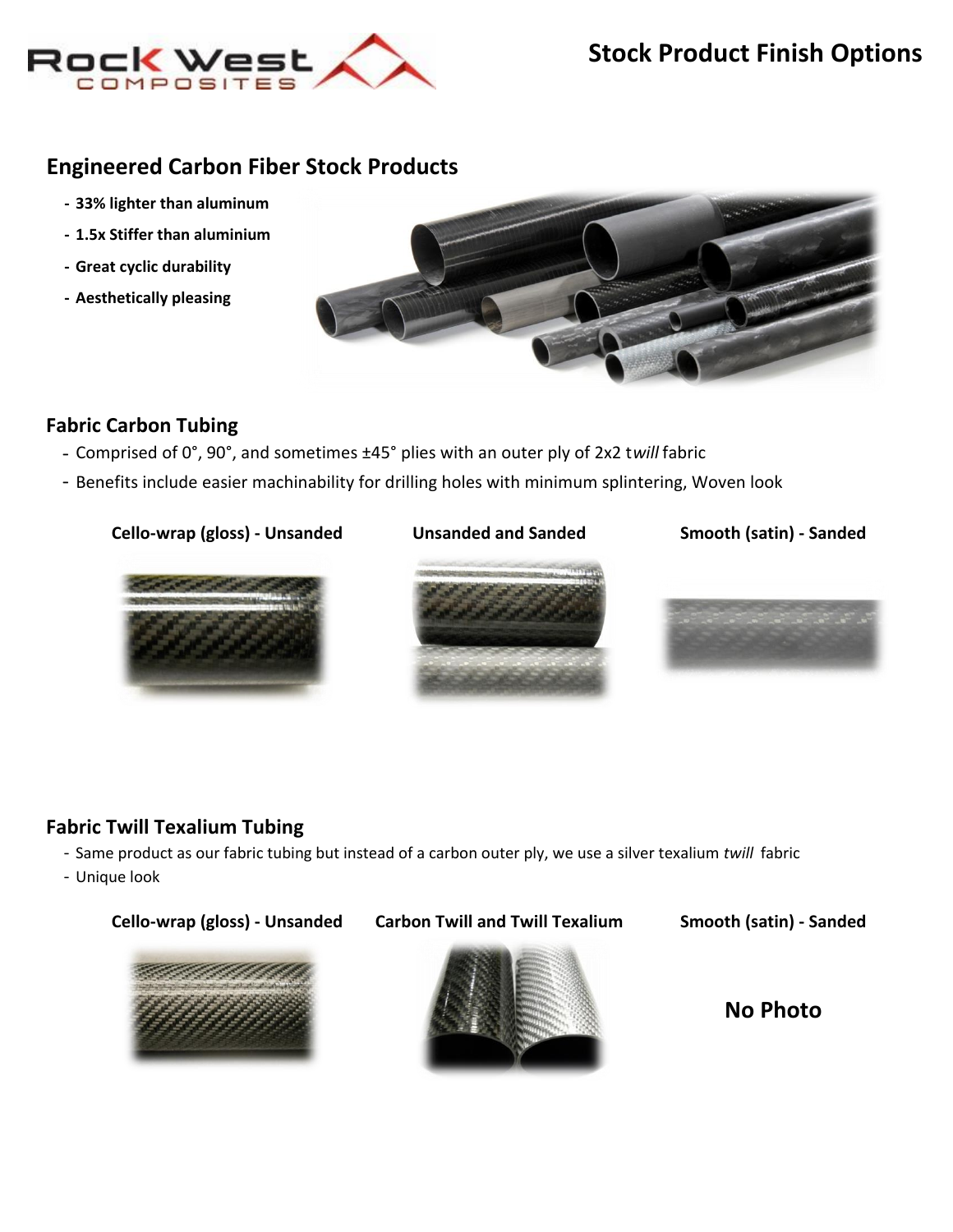

# **Stock Product Finish Options**

## **[Un](http://www.rockwestcomposites.com/browse/unidirectional-carbon-tubing)idirectional Carbon Tubing**

- Comprised of 0°, 90°, and sometimes ±45° plies with an outer 0° ply
- Marginally stiffer than the fabric carbon tubing (though not in every case)
- Great for use as ferrules or in joining of two tubes (must be sanded to bond)

### **Cello-wrap (gloss) - Unsanded Sanded and Unsanded**

**Smooth (satin) - Sanded**





## **[Un](http://www.rockwestcomposites.com/browse/carbon-bicycle-frame-tubing)idirectional Carbon Bicycle Tubing**

- Comprised mostly of ±30° and or ±45° plies with an outer 0° ply
- Designed specifically for application in bicycle frames, sanded and ready for bonding
- Great for use as ferrules or in joining of two tubes





## **[Filament Wound Carbon Tubing](http://www.rockwestcomposites.com/browse/filament-wound-carbon-tubing)**

- Comprised of various angled plies ±15° to ±90° with an average value ~ ±35°
- Great for torque applications
- Most stock FW tubing is sanded and available by the foot Pricing is by the foot

### **Cello-wrap (gloss) - Unsanded Sanded and Unsanded Smooth (satin) - Sanded**